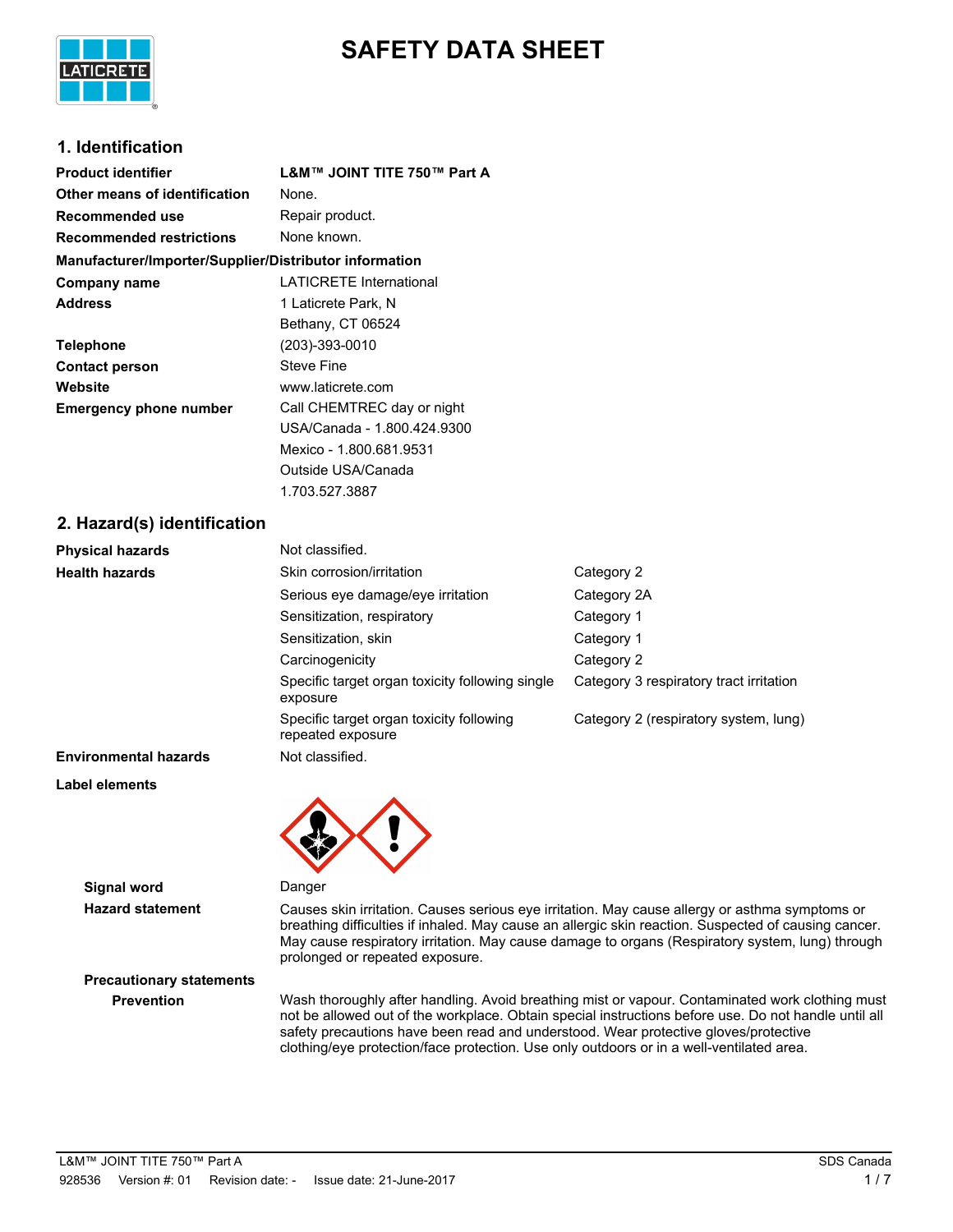| <b>Response</b>                 | IF ON SKIN: Wash with plenty of soap and water. If skin irritation or rash occurs: Get medical<br>advice/attention. Take off contaminated clothing and wash it before reuse. IF IN EYES: Rinse<br>cautiously with water for several minutes. Remove contact lenses, if present and easy to do.<br>Continue rinsing. If eye irritation persists: Get medical advice/attention. IF INHALED: Remove<br>person to fresh air and keep comfortable for breathing. If experiencing respiratory symptoms: Call<br>a poison centre/doctor. IF exposed or concerned: Get medical advice/attention. Call a poison<br>centre/doctor if you feel unwell. |
|---------------------------------|---------------------------------------------------------------------------------------------------------------------------------------------------------------------------------------------------------------------------------------------------------------------------------------------------------------------------------------------------------------------------------------------------------------------------------------------------------------------------------------------------------------------------------------------------------------------------------------------------------------------------------------------|
| <b>Storage</b>                  | Store in a well-ventilated place. Keep container tightly closed. Store locked up.                                                                                                                                                                                                                                                                                                                                                                                                                                                                                                                                                           |
| <b>Disposal</b>                 | Dispose of contents/container in accordance with local/regional/national/international regulations.                                                                                                                                                                                                                                                                                                                                                                                                                                                                                                                                         |
| Other hazards                   | None known.                                                                                                                                                                                                                                                                                                                                                                                                                                                                                                                                                                                                                                 |
| <b>Supplemental information</b> | None.                                                                                                                                                                                                                                                                                                                                                                                                                                                                                                                                                                                                                                       |

## **3. Composition/information on ingredients**

#### **Mixtures**

| <b>Chemical name</b>                                                         |                                                                                                                                                                                                        | <b>CAS number</b> | $\%$        |
|------------------------------------------------------------------------------|--------------------------------------------------------------------------------------------------------------------------------------------------------------------------------------------------------|-------------------|-------------|
| Polyurethane prepolymer                                                      |                                                                                                                                                                                                        | 68092-58-0        | $30 - 60$   |
| Methylene diphenyl<br>diisocyanate                                           |                                                                                                                                                                                                        | 101-68-8          | $20 - 40$   |
| Propylene carbonate                                                          |                                                                                                                                                                                                        | 108-32-7          | $10 - 20$   |
| Diisocyanate<br>methylenediphenyl                                            |                                                                                                                                                                                                        | 26447-40-5        | $0.6 - 1.1$ |
| <b>Composition comments</b>                                                  | All concentrations are in percent by weight unless ingredient is a gas. Gas concentrations are in<br>percent by volume.                                                                                |                   |             |
| 4. First-aid measures                                                        |                                                                                                                                                                                                        |                   |             |
| <b>Inhalation</b>                                                            | Move to fresh air. If breathing is difficult, give oxygen. Call a physician if symptoms develop or<br>persist.                                                                                         |                   |             |
| Skin contact                                                                 | Remove contaminated clothing and wash skin with soap and water. If skin rash or an allergic skin<br>reaction develops, get medical attention.                                                          |                   |             |
| Eye contact                                                                  | Immediately flush eyes with plenty of water for at least 15 minutes. Remove contact lenses, if<br>present and easy to do. Continue rinsing. Get medical attention if irritation develops and persists. |                   |             |
| Ingestion                                                                    | Rinse mouth. Get medical attention if symptoms occur.                                                                                                                                                  |                   |             |
| <b>Most important</b><br>symptoms/effects, acute and<br>delayed              | Rash. Irritant effects. Symptoms include redness, itching and pain. Prolonged exposure may cause<br>chronic effects.                                                                                   |                   |             |
| Indication of immediate<br>medical attention and special<br>treatment needed | Provide general supportive measures and treat symptomatically. Symptoms may be delayed.                                                                                                                |                   |             |
| <b>General information</b>                                                   | Ensure that medical personnel are aware of the material(s) involved, and take precautions to<br>protect themselves. If exposed or concerned: get medical attention/advice.                             |                   |             |
| 5. Fire-fighting measures                                                    |                                                                                                                                                                                                        |                   |             |
| Suitable extinguishing media                                                 | Water fog. Foam. Dry chemical powder. Carbon dioxide (CO2).                                                                                                                                            |                   |             |
| <b>Unsuitable extinguishing</b><br>media                                     | Do not use water jet as an extinguisher, as this will spread the fire.                                                                                                                                 |                   |             |
| Specific hazards arising from<br>the chemical                                | During fire, gases hazardous to health may be formed.                                                                                                                                                  |                   |             |
| Special protective equipment<br>and precautions for firefighters             | Self-contained breathing apparatus and full protective clothing must be worn in case of fire.                                                                                                          |                   |             |
| <b>Fire fighting</b><br>equipment/instructions                               | In case of fire and/or explosion do not breathe fumes. Move containers from fire area if you can do<br>so without risk.                                                                                |                   |             |
| <b>General fire hazards</b>                                                  | No unusual fire or explosion hazards noted.                                                                                                                                                            |                   |             |
| 6 Accidental release measures                                                |                                                                                                                                                                                                        |                   |             |

#### **6. Accidental release measures**

| <b>Personal precautions.</b> | Keep unnecessary personnel away. Wear appropriate protective equipment and clothing during           |  |  |
|------------------------------|------------------------------------------------------------------------------------------------------|--|--|
| protective equipment and     | clean-up. Do not touch damaged containers or spilled material unless wearing appropriate             |  |  |
| emergency procedures         | protective clothing. Ensure adequate ventilation. Local authorities should be advised if significant |  |  |
|                              | spillages cannot be contained.                                                                       |  |  |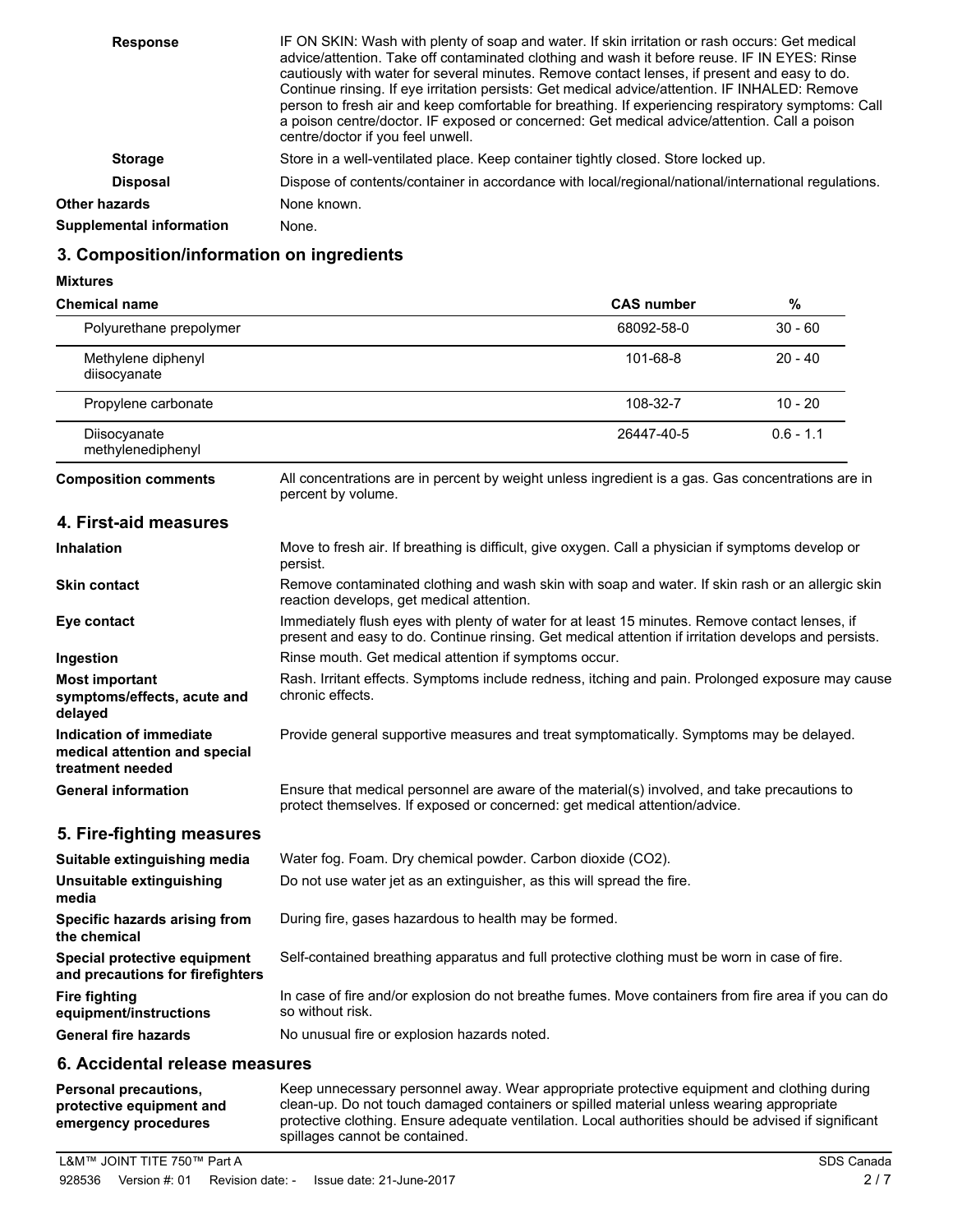| Methods and materials for<br>containment and cleaning up        | Large Spills: Stop the flow of material, if this is without risk. Absorb in vermiculite, dry sand or earth<br>and place into containers. Following product recovery, flush area with water.                                                                                                                        |  |  |
|-----------------------------------------------------------------|--------------------------------------------------------------------------------------------------------------------------------------------------------------------------------------------------------------------------------------------------------------------------------------------------------------------|--|--|
|                                                                 | Small Spills: Wipe up with absorbent material (e.g. cloth, fleece). Clean surface thoroughly to<br>remove residual contamination.                                                                                                                                                                                  |  |  |
| <b>Environmental precautions</b>                                | Never return spills in original containers for re-use. For waste disposal, see section 13 of the SDS.<br>Environmental manager must be informed of all releases.                                                                                                                                                   |  |  |
| 7. Handling and storage                                         |                                                                                                                                                                                                                                                                                                                    |  |  |
| <b>Precautions for safe handling</b>                            | Avoid contact with skin, eyes and clothing. Avoid breathing mist or vapour. Persons susceptible for<br>allergic reactions should not handle this product. Do not handle until all safety precautions have<br>been read and understood. Provide adequate ventilation. Observe good industrial hygiene<br>practices. |  |  |
| Conditions for safe storage,<br>including any incompatibilities | Keep container tightly closed. Store in a well-ventilated place. Store away from incompatible<br>materials.                                                                                                                                                                                                        |  |  |
|                                                                 |                                                                                                                                                                                                                                                                                                                    |  |  |

## **8. Exposure controls/personal protection**

| <b>Occupational exposure limits</b>                                                                |             |                 |
|----------------------------------------------------------------------------------------------------|-------------|-----------------|
| <b>US. ACGIH Threshold Limit Values</b><br><b>Components</b>                                       | <b>Type</b> | Value           |
| Diisocyanate<br>methylenediphenyl (CAS<br>26447-40-5)                                              | TWA         | $0.005$ ppm     |
| Methylene diphenyl<br>diisocyanate (CAS<br>$101 - 68 - 8$                                          | TWA         | $0.005$ ppm     |
| Canada. Alberta OELs (Occupational Health & Safety Code, Schedule 1, Table 2)<br><b>Components</b> | <b>Type</b> | <b>Value</b>    |
| Diisocyanate<br>methylenediphenyl (CAS<br>26447-40-5)                                              | <b>TWA</b>  | $0.05$ mg/m $3$ |
|                                                                                                    |             | 0.005 ppm       |
| Methylene diphenyl<br>diisocyanate (CAS<br>$101 - 68 - 8$                                          | <b>TWA</b>  | $0.05$ mg/m $3$ |
|                                                                                                    |             | $0.005$ ppm     |
| Safety Regulation 296/97, as amended)<br><b>Components</b>                                         | <b>Type</b> | Value           |
| Diisocyanate<br>methylenediphenyl (CAS                                                             | Ceiling     | $0.01$ ppm      |
| 26447-40-5)                                                                                        |             |                 |
|                                                                                                    | <b>TWA</b>  | $0.005$ ppm     |
| Methylene diphenyl<br>diisocyanate (CAS<br>$101 - 68 - 8$                                          | Ceiling     | $0.01$ ppm      |
|                                                                                                    | <b>TWA</b>  | $0.005$ ppm     |
| Canada. Manitoba OELs (Reg. 217/2006, The Workplace Safety And Health Act)                         |             |                 |
| <b>Components</b>                                                                                  | <b>Type</b> | Value           |
| Diisocyanate<br>methylenediphenyl (CAS<br>26447-40-5)                                              | <b>TWA</b>  | 0.005 ppm       |
| Methylene diphenyl<br>diisocyanate (CAS<br>$101 - 68 - 8$                                          | <b>TWA</b>  | $0.005$ ppm     |
| Canada. Ontario OELs. (Control of Exposure to Biological or Chemical Agents)                       |             |                 |
| <b>Components</b>                                                                                  | <b>Type</b> | Value           |
| Diisocyanate<br>methylenediphenyl (CAS<br>26447-40-5)                                              | Ceiling     | $0.02$ ppm      |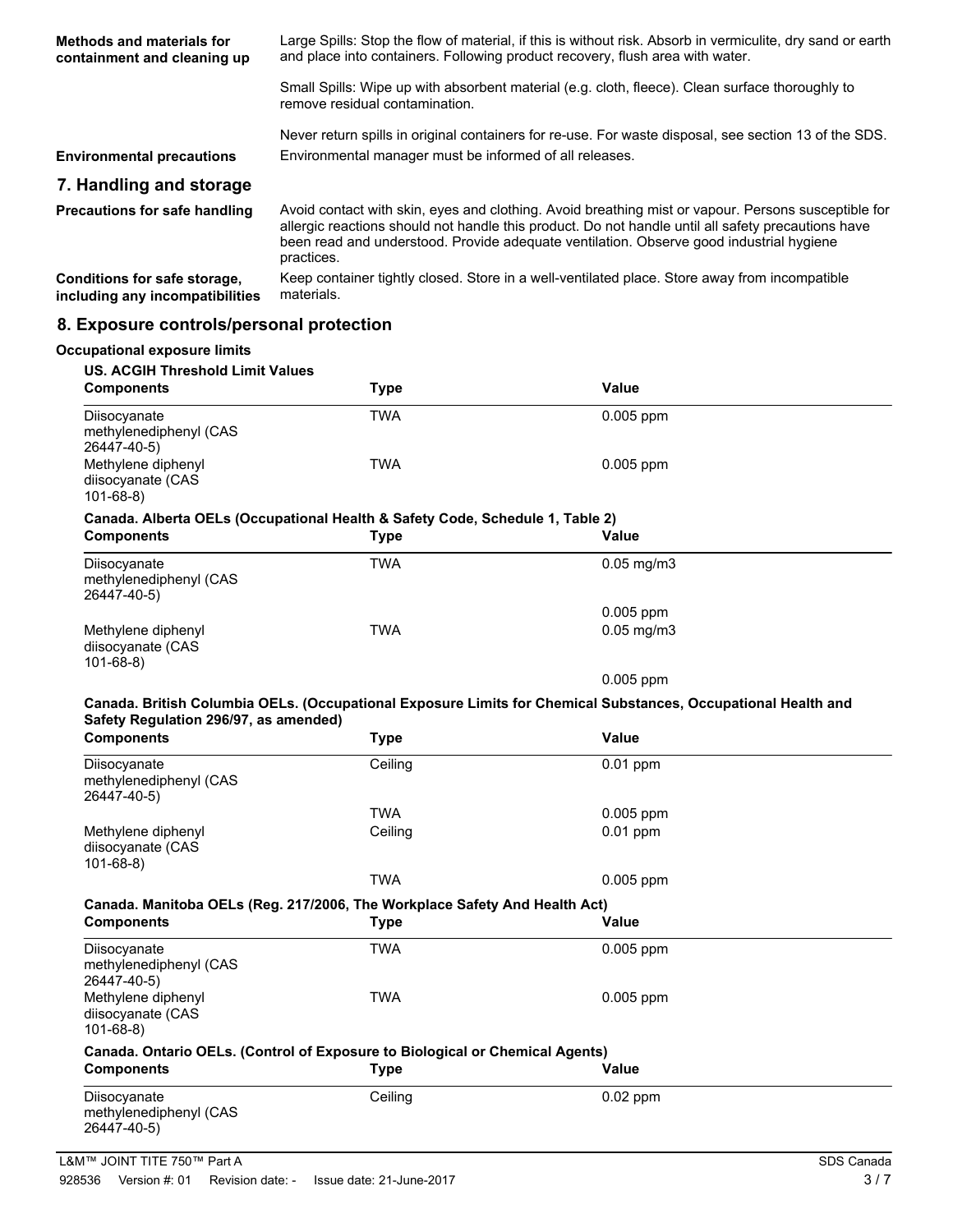| <b>Components</b>                                                                                 | <b>Type</b>                                                                                                                                                                                                                                                                                                                                                                                                                        | Value                                                                                                                                                                                                                                                                                 |  |
|---------------------------------------------------------------------------------------------------|------------------------------------------------------------------------------------------------------------------------------------------------------------------------------------------------------------------------------------------------------------------------------------------------------------------------------------------------------------------------------------------------------------------------------------|---------------------------------------------------------------------------------------------------------------------------------------------------------------------------------------------------------------------------------------------------------------------------------------|--|
|                                                                                                   | <b>TWA</b>                                                                                                                                                                                                                                                                                                                                                                                                                         | 0.005 ppm                                                                                                                                                                                                                                                                             |  |
| Methylene diphenyl<br>diisocyanate (CAS<br>$101 - 68 - 8$                                         | Ceiling                                                                                                                                                                                                                                                                                                                                                                                                                            | $0.02$ ppm                                                                                                                                                                                                                                                                            |  |
|                                                                                                   | <b>TWA</b>                                                                                                                                                                                                                                                                                                                                                                                                                         | $0.005$ ppm                                                                                                                                                                                                                                                                           |  |
| <b>Components</b>                                                                                 | Canada. Quebec OELs. (Ministry of Labor - Regulation respecting occupational health and safety)<br><b>Type</b>                                                                                                                                                                                                                                                                                                                     | Value                                                                                                                                                                                                                                                                                 |  |
| Diisocyanate<br>methylenediphenyl (CAS<br>26447-40-5)                                             | <b>TWA</b>                                                                                                                                                                                                                                                                                                                                                                                                                         | $0.051$ mg/m3                                                                                                                                                                                                                                                                         |  |
|                                                                                                   |                                                                                                                                                                                                                                                                                                                                                                                                                                    | $0.005$ ppm                                                                                                                                                                                                                                                                           |  |
| Methylene diphenyl<br>diisocyanate (CAS<br>$101 - 68 - 8$                                         | <b>TWA</b>                                                                                                                                                                                                                                                                                                                                                                                                                         | $0.051$ mg/m3                                                                                                                                                                                                                                                                         |  |
|                                                                                                   |                                                                                                                                                                                                                                                                                                                                                                                                                                    | 0.005 ppm                                                                                                                                                                                                                                                                             |  |
| <b>Biological limit values</b>                                                                    | No biological exposure limits noted for the ingredient(s).                                                                                                                                                                                                                                                                                                                                                                         |                                                                                                                                                                                                                                                                                       |  |
| <b>Exposure guidelines</b>                                                                        | No exposure standards allocated.                                                                                                                                                                                                                                                                                                                                                                                                   |                                                                                                                                                                                                                                                                                       |  |
| Canada - British Columbia OELs: Skin designation                                                  |                                                                                                                                                                                                                                                                                                                                                                                                                                    |                                                                                                                                                                                                                                                                                       |  |
| Diisocyanate methylenediphenyl (CAS 26447-40-5)<br>Methylene diphenyl diisocyanate (CAS 101-68-8) |                                                                                                                                                                                                                                                                                                                                                                                                                                    | Can be absorbed through the skin.<br>Can be absorbed through the skin.                                                                                                                                                                                                                |  |
| Appropriate engineering<br>controls                                                               | Good general ventilation (typically 10 air changes per hour) should be used. Ventilation rates<br>should be matched to conditions. If applicable, use process enclosures, local exhaust ventilation,<br>or other engineering controls to maintain airborne levels below recommended exposure limits. If<br>exposure limits have not been established, maintain airborne levels to an acceptable level. Provide<br>eyewash station. |                                                                                                                                                                                                                                                                                       |  |
|                                                                                                   | Individual protection measures, such as personal protective equipment                                                                                                                                                                                                                                                                                                                                                              |                                                                                                                                                                                                                                                                                       |  |
| <b>Eye/face protection</b>                                                                        | Wear safety glasses with side shields (or goggles).                                                                                                                                                                                                                                                                                                                                                                                |                                                                                                                                                                                                                                                                                       |  |
| <b>Skin protection</b>                                                                            |                                                                                                                                                                                                                                                                                                                                                                                                                                    |                                                                                                                                                                                                                                                                                       |  |
| <b>Hand protection</b>                                                                            | Wear appropriate chemical resistant gloves.                                                                                                                                                                                                                                                                                                                                                                                        |                                                                                                                                                                                                                                                                                       |  |
| <b>Other</b>                                                                                      | Wear appropriate chemical resistant clothing.                                                                                                                                                                                                                                                                                                                                                                                      |                                                                                                                                                                                                                                                                                       |  |
| <b>Respiratory protection</b>                                                                     | In case of insufficient ventilation, wear suitable respiratory equipment.                                                                                                                                                                                                                                                                                                                                                          |                                                                                                                                                                                                                                                                                       |  |
| <b>Thermal hazards</b>                                                                            | Wear appropriate thermal protective clothing, when necessary.                                                                                                                                                                                                                                                                                                                                                                      |                                                                                                                                                                                                                                                                                       |  |
| <b>General hygiene</b><br>considerations                                                          | should not be allowed out of the workplace.                                                                                                                                                                                                                                                                                                                                                                                        | Keep away from food and drink. Always observe good personal hygiene measures, such as<br>washing after handling the material and before eating, drinking, and/or smoking. Routinely wash<br>work clothing and protective equipment to remove contaminants. Contaminated work clothing |  |

## **9. Physical and chemical properties**

| Appearance                                   |                          |
|----------------------------------------------|--------------------------|
| <b>Physical state</b>                        | Liquid.                  |
| Form                                         | Liquid.                  |
| Colour                                       | Clear.                   |
| Odour                                        | Mild.                    |
| Odour threshold                              | Not available.           |
| рH                                           | Not available.           |
| Melting point/freezing point                 | Not applicable.          |
| Initial boiling point and boiling<br>range   | $<$ 204.44 °C (< 400 °F) |
| Flash point                                  | 94.0 °C (201.2 °F)       |
| <b>Evaporation rate</b>                      | Slower than ether.       |
| Flammability (solid, gas)                    | Not available.           |
| Upper/lower flammability or explosive limits |                          |
| Flammability limit - lower<br>(%)            | Not available.           |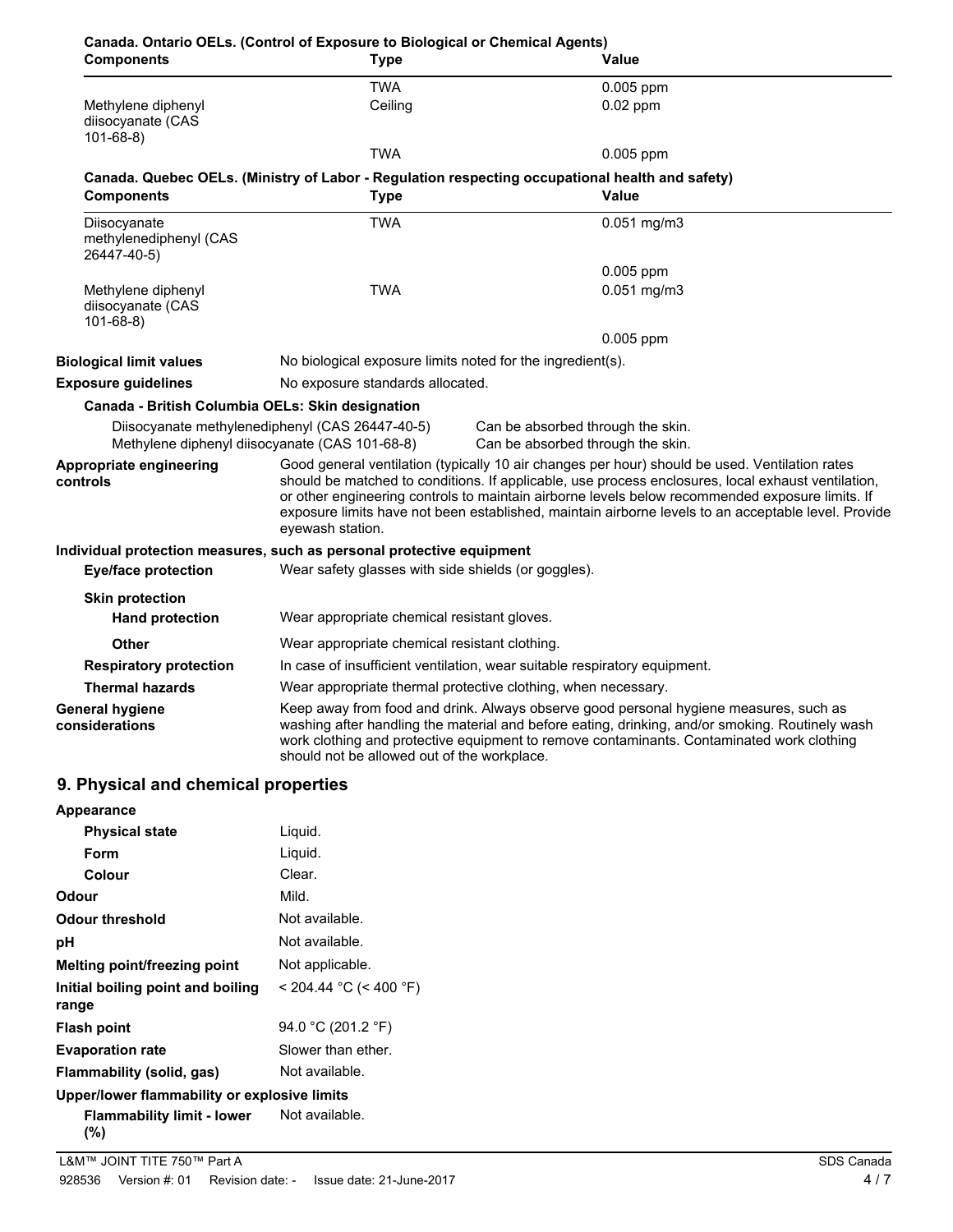| <b>Flammability limit - upper</b><br>(%)                                           | Not available.                                                                                |                      |  |
|------------------------------------------------------------------------------------|-----------------------------------------------------------------------------------------------|----------------------|--|
| Vapour pressure                                                                    | Not applicable.                                                                               |                      |  |
| Vapour density                                                                     | (Air=1) Heavier than air.                                                                     |                      |  |
| <b>Relative density</b>                                                            | 1.12                                                                                          |                      |  |
| Solubility(ies)                                                                    |                                                                                               |                      |  |
| <b>Solubility (water)</b>                                                          | Reacts with water.                                                                            |                      |  |
| <b>Partition coefficient</b><br>(n-octanol/water)                                  | Not available.                                                                                |                      |  |
| <b>Auto-ignition temperature</b>                                                   | Not available.                                                                                |                      |  |
| <b>Decomposition temperature</b>                                                   | Not available.                                                                                |                      |  |
| <b>Viscosity</b>                                                                   | Not available.                                                                                |                      |  |
| <b>Other information</b>                                                           |                                                                                               |                      |  |
| <b>Density</b>                                                                     | 9.33 lb/gal                                                                                   |                      |  |
| 10. Stability and reactivity                                                       |                                                                                               |                      |  |
| <b>Reactivity</b>                                                                  | The product is stable and non-reactive under normal conditions of use, storage and transport. |                      |  |
| <b>Chemical stability</b>                                                          | Material is stable under normal conditions.                                                   |                      |  |
| <b>Possibility of hazardous</b><br>reactions                                       | Hazardous polymerisation will not occur.                                                      |                      |  |
| <b>Conditions to avoid</b>                                                         | Heat, sparks, flames, elevated temperatures. Contact with incompatible materials.             |                      |  |
| Incompatible materials                                                             | Strong oxidising agents. Ammonia. Water. Amines. Avoid contact with acids and alkalies.       |                      |  |
| <b>Hazardous decomposition</b><br>products                                         | Nitrogen oxides. Carbon oxides. Traces of hydrogen cyanide.                                   |                      |  |
| 11. Toxicological information                                                      |                                                                                               |                      |  |
| Information on likely routes of exposure                                           |                                                                                               |                      |  |
| Inhalation                                                                         | Prolonged inhalation may be harmful.                                                          |                      |  |
| <b>Skin contact</b>                                                                | Irritating to skin.                                                                           |                      |  |
| Eye contact                                                                        | Causes serious eye irritation.                                                                |                      |  |
| Ingestion                                                                          | May cause discomfort if swallowed.                                                            |                      |  |
| Symptoms related to the<br>physical, chemical and<br>toxicological characteristics | Irritant effects. Rash. Symptoms include redness, itching and pain.                           |                      |  |
| Information on toxicological effects                                               |                                                                                               |                      |  |
| <b>Acute toxicity</b>                                                              | May cause discomfort if swallowed.                                                            |                      |  |
| <b>Components</b>                                                                  | <b>Species</b>                                                                                | <b>Test results</b>  |  |
| Methylene diphenyl diisocyanate (CAS 101-68-8)                                     |                                                                                               |                      |  |
| <b>Acute</b>                                                                       |                                                                                               |                      |  |
| Inhalation                                                                         |                                                                                               |                      |  |
| <b>LC50</b>                                                                        | Rat                                                                                           | > 2.24 mg/l, 1 Hours |  |
| Propylene carbonate (CAS 108-32-7)                                                 |                                                                                               |                      |  |
| <b>Acute</b>                                                                       |                                                                                               |                      |  |
| <b>Dermal</b><br>LD50                                                              | Rabbit                                                                                        |                      |  |
|                                                                                    |                                                                                               | > 2000 mg/kg         |  |
| <b>Inhalation</b><br><b>LC50</b>                                                   | Rat                                                                                           | $> 5$ mg/l           |  |
|                                                                                    |                                                                                               |                      |  |
| Oral<br>LD50                                                                       | Rat                                                                                           | > 5000 mg/kg         |  |
|                                                                                    |                                                                                               |                      |  |
| Skin corrosion/irritation                                                          | Causes skin irritation.                                                                       |                      |  |

Serious eye damage/eye **Causes serious eye irritation**. **irritation**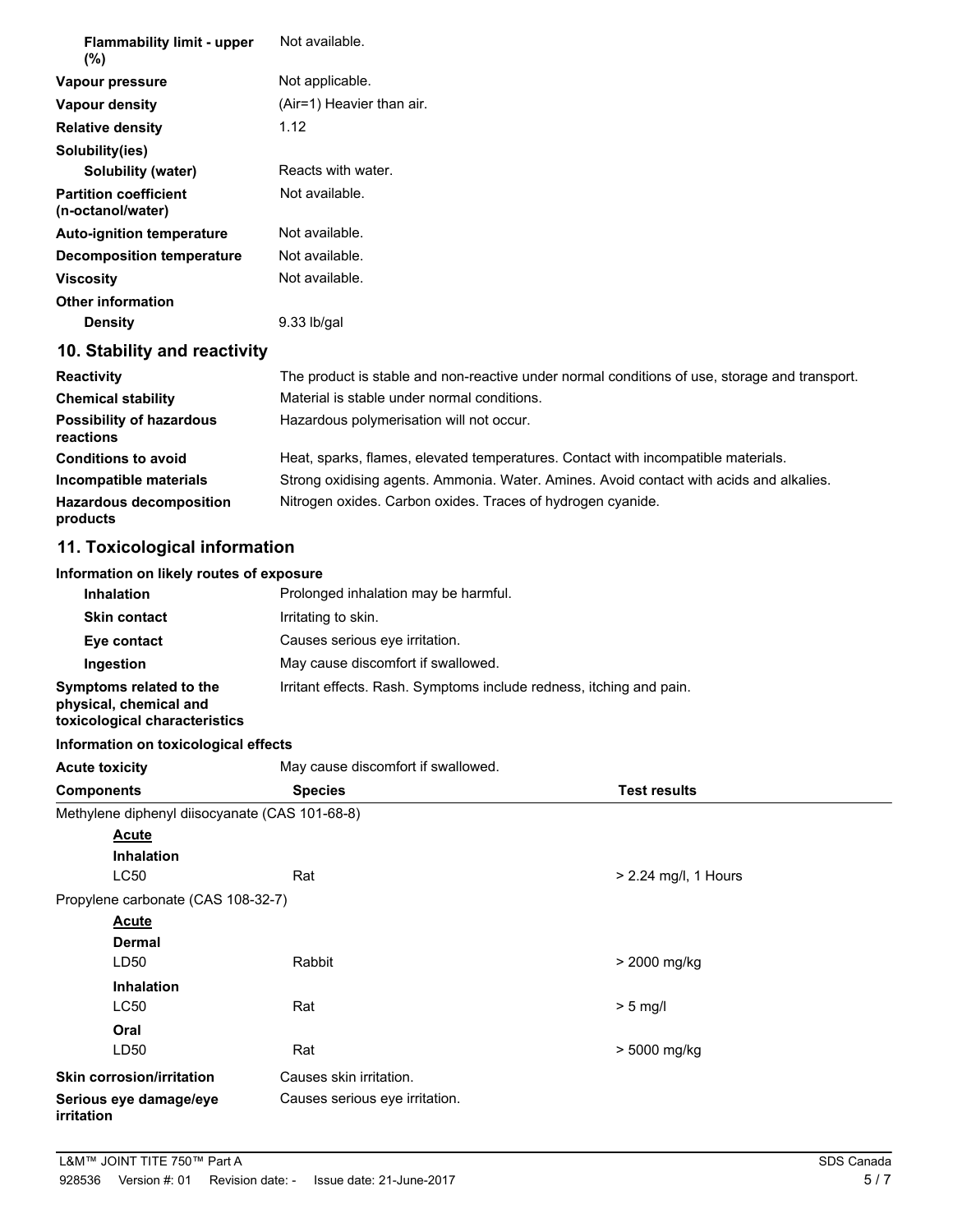|  |  | Respiratory or skin sensitisation |
|--|--|-----------------------------------|
|  |  |                                   |

| Respiratory or skill selisitisation                                                               |                                                                                                                                                                                                       |                                                                                                            |  |
|---------------------------------------------------------------------------------------------------|-------------------------------------------------------------------------------------------------------------------------------------------------------------------------------------------------------|------------------------------------------------------------------------------------------------------------|--|
|                                                                                                   | Canada - British Columbia OELs: Respiratory or skin sensitiser                                                                                                                                        |                                                                                                            |  |
| Diisocyanate methylenediphenyl (CAS 26447-40-5)                                                   |                                                                                                                                                                                                       | Capable of causing respiratory, dermal or conjunctival<br>sensitization.                                   |  |
| Methylene diphenyl diisocyanate (CAS 101-68-8)                                                    |                                                                                                                                                                                                       | Capable of causing respiratory, dermal or conjunctival<br>sensitization.                                   |  |
| <b>Canada - Quebec OELs: Sensitizer</b>                                                           |                                                                                                                                                                                                       |                                                                                                            |  |
| Diisocyanate methylenediphenyl (CAS 26447-40-5)<br>Methylene diphenyl diisocyanate (CAS 101-68-8) |                                                                                                                                                                                                       | Sensitiser.<br>Sensitiser.                                                                                 |  |
| <b>Respiratory sensitisation</b>                                                                  |                                                                                                                                                                                                       | May cause allergy or asthma symptoms or breathing difficulties if inhaled.                                 |  |
| <b>Skin sensitisation</b>                                                                         | May cause an allergic skin reaction.                                                                                                                                                                  |                                                                                                            |  |
| <b>Germ cell mutagenicity</b>                                                                     | No data available.                                                                                                                                                                                    |                                                                                                            |  |
| Carcinogenicity                                                                                   | Suspected of causing cancer.                                                                                                                                                                          |                                                                                                            |  |
|                                                                                                   | <b>IARC Monographs. Overall Evaluation of Carcinogenicity</b>                                                                                                                                         |                                                                                                            |  |
| Diisocyanate methylenediphenyl (CAS 26447-40-5)<br>Methylene diphenyl diisocyanate (CAS 101-68-8) |                                                                                                                                                                                                       | 3 Not classifiable as to carcinogenicity to humans.<br>3 Not classifiable as to carcinogenicity to humans. |  |
| <b>Reproductive toxicity</b>                                                                      | This product is not expected to cause reproductive or developmental effects.                                                                                                                          |                                                                                                            |  |
| Specific target organ toxicity -<br>single exposure                                               | May cause respiratory irritation.                                                                                                                                                                     |                                                                                                            |  |
| Specific target organ toxicity -<br>repeated exposure                                             | May cause damage to organs (Respiratory system, lung) through prolonged or repeated<br>exposure.                                                                                                      |                                                                                                            |  |
| <b>Aspiration hazard</b>                                                                          | No data available.                                                                                                                                                                                    |                                                                                                            |  |
| <b>Chronic effects</b>                                                                            | Prolonged exposure may cause chronic effects.                                                                                                                                                         |                                                                                                            |  |
| <b>Further information</b>                                                                        | No other specific acute or chronic health impact noted.                                                                                                                                               |                                                                                                            |  |
| 12. Ecological information                                                                        |                                                                                                                                                                                                       |                                                                                                            |  |
| <b>Ecotoxicity</b>                                                                                | The product is not classified as environmentally hazardous. However, this does not exclude the<br>possibility that large or frequent spills can have a harmful or damaging effect on the environment. |                                                                                                            |  |

|                                  | possibility that large or frequent spills can have a harmful or damaging effect on the environment. |
|----------------------------------|-----------------------------------------------------------------------------------------------------|
| Persistence and degradability    | No data is available on the degradability of this product.                                          |
| <b>Bioaccumulative potential</b> | No data available for this product.                                                                 |
| Mobility in soil                 | No data available.                                                                                  |
| Mobility in general              | Material reacts with water.                                                                         |
| Other adverse effects            | No data available.                                                                                  |

## **13. Disposal considerations**

| <b>Disposal instructions</b>             | Collect and reclaim or dispose in sealed containers at licensed waste disposal site. Do not allow<br>this material to drain into sewers/water supplies. Do not contaminate ponds, waterways or ditches<br>with chemical or used container. Dispose of contents/container in accordance with<br>local/regional/national/international regulations. |
|------------------------------------------|---------------------------------------------------------------------------------------------------------------------------------------------------------------------------------------------------------------------------------------------------------------------------------------------------------------------------------------------------|
| Local disposal regulations               | Dispose of in accordance with local regulations.                                                                                                                                                                                                                                                                                                  |
| Hazardous waste code                     | The waste code should be assigned in discussion between the user, the producer and the waste<br>disposal company.                                                                                                                                                                                                                                 |
| Waste from residues / unused<br>products | Dispose of in accordance with local regulations. Empty containers or liners may retain some<br>product residues. This material and its container must be disposed of in a safe manner (see:<br>Disposal instructions).                                                                                                                            |
| Contaminated packaging                   | Empty containers should be taken to an approved waste handling site for recycling or disposal.<br>Since emptied containers may retain product residue, follow label warnings even after container is<br>emptied.                                                                                                                                  |

## **14. Transport information**

## **TDG**

Not regulated as dangerous goods.

## **IATA**

Not regulated as dangerous goods.

## **IMDG**

Not regulated as dangerous goods.